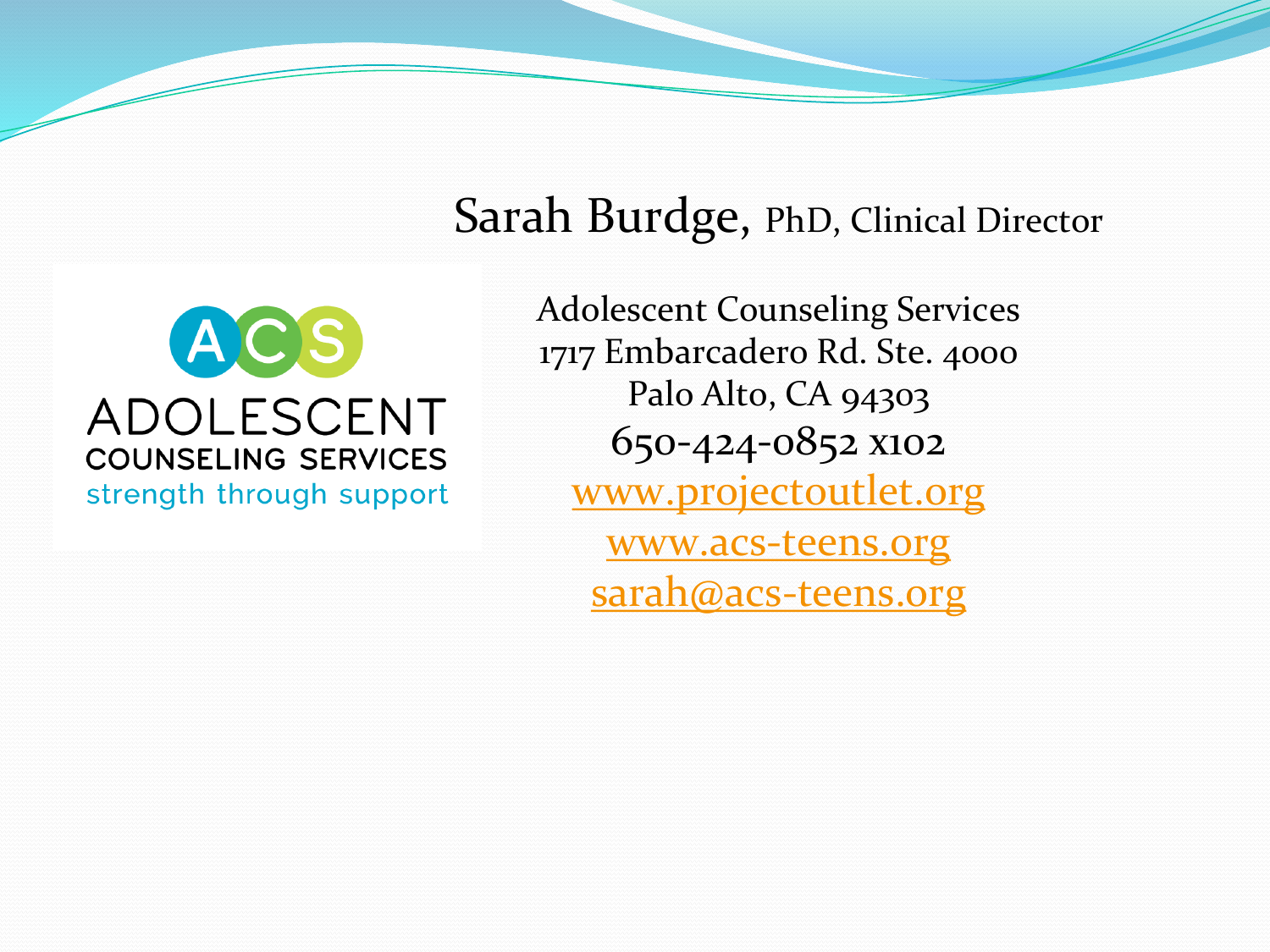# WHAT IS AN IOP?

- *An Intensive Outpatient Program is a 3-5 day a week, treatment program that includes some combination of individual therapy, group therapy, psycho-education, medical assessment, psychopharmacological assessment and treatment services*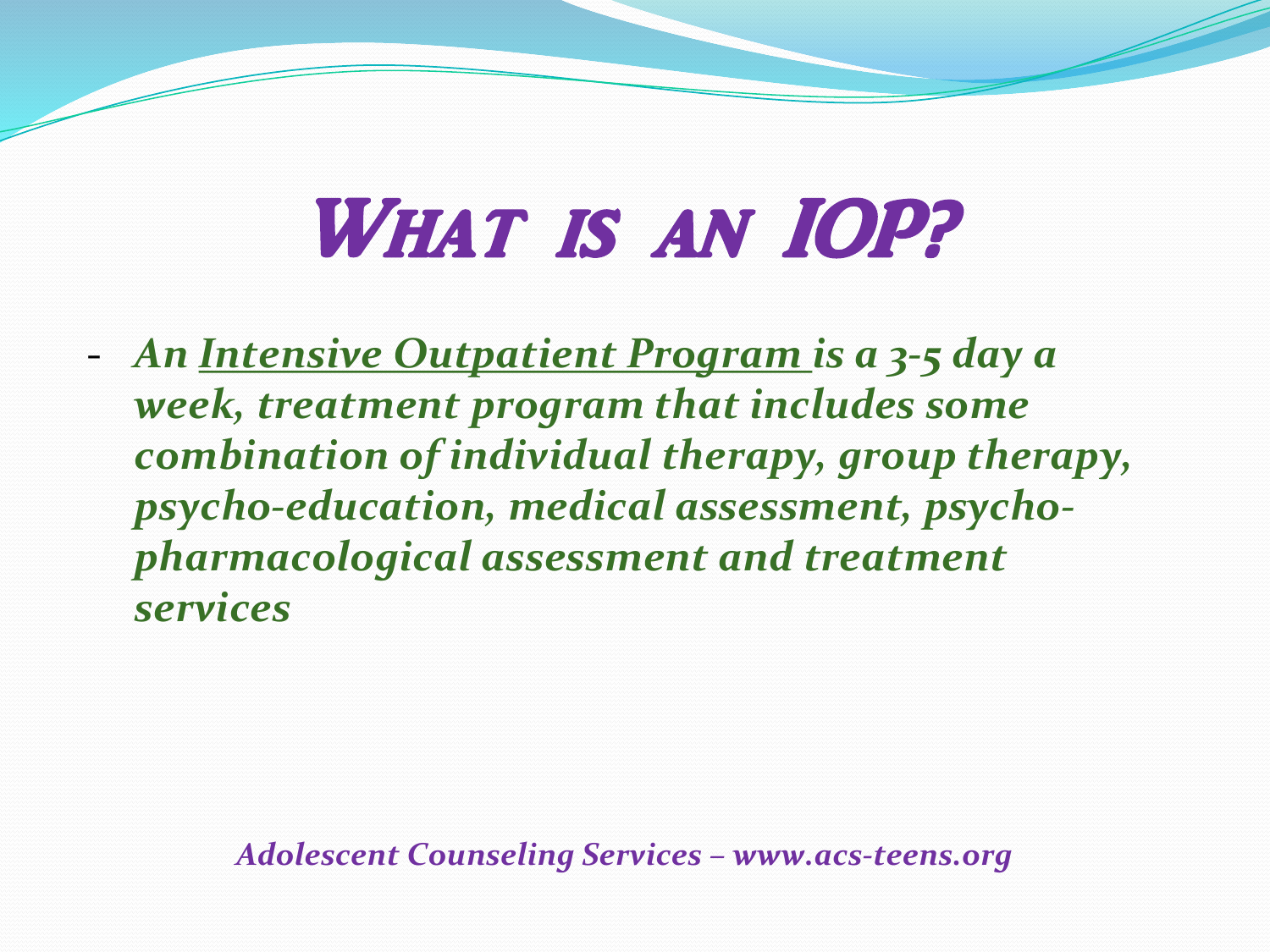# Focus of IOP's

- Suicide Attempts or ideation
- Substance use
- Psychotic symptoms/Manic Episodes
- **Severe Anxiety**
- **Eating Disorders**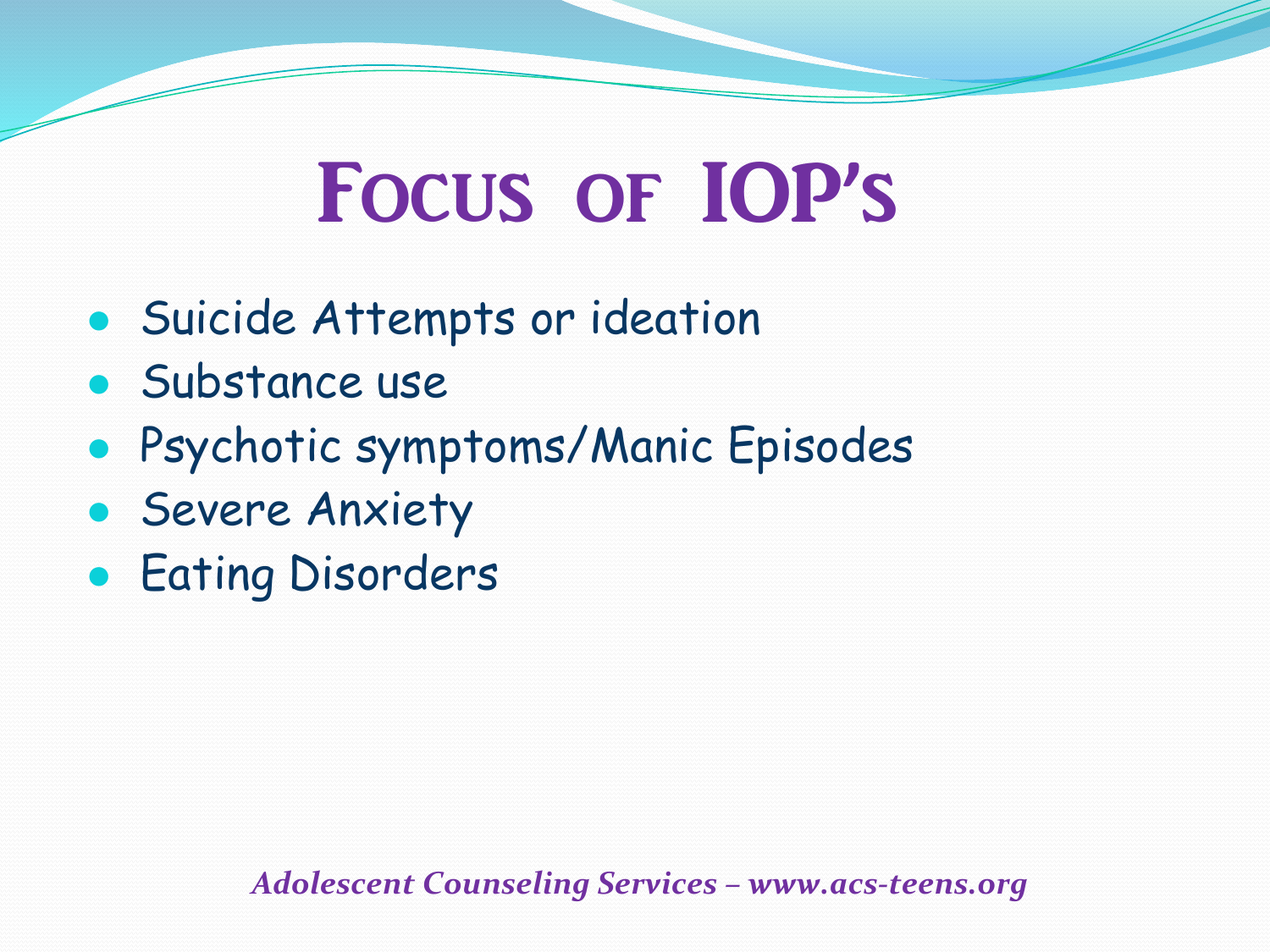### ● Levels of Care:

- Consultation and education
- Formal Clinical and/or Medical Assessment and referral/recommendations
- Individual or group therapy once or twice a week
- IOP
- In patient services

● Start at beginning! Not wait till end is needed!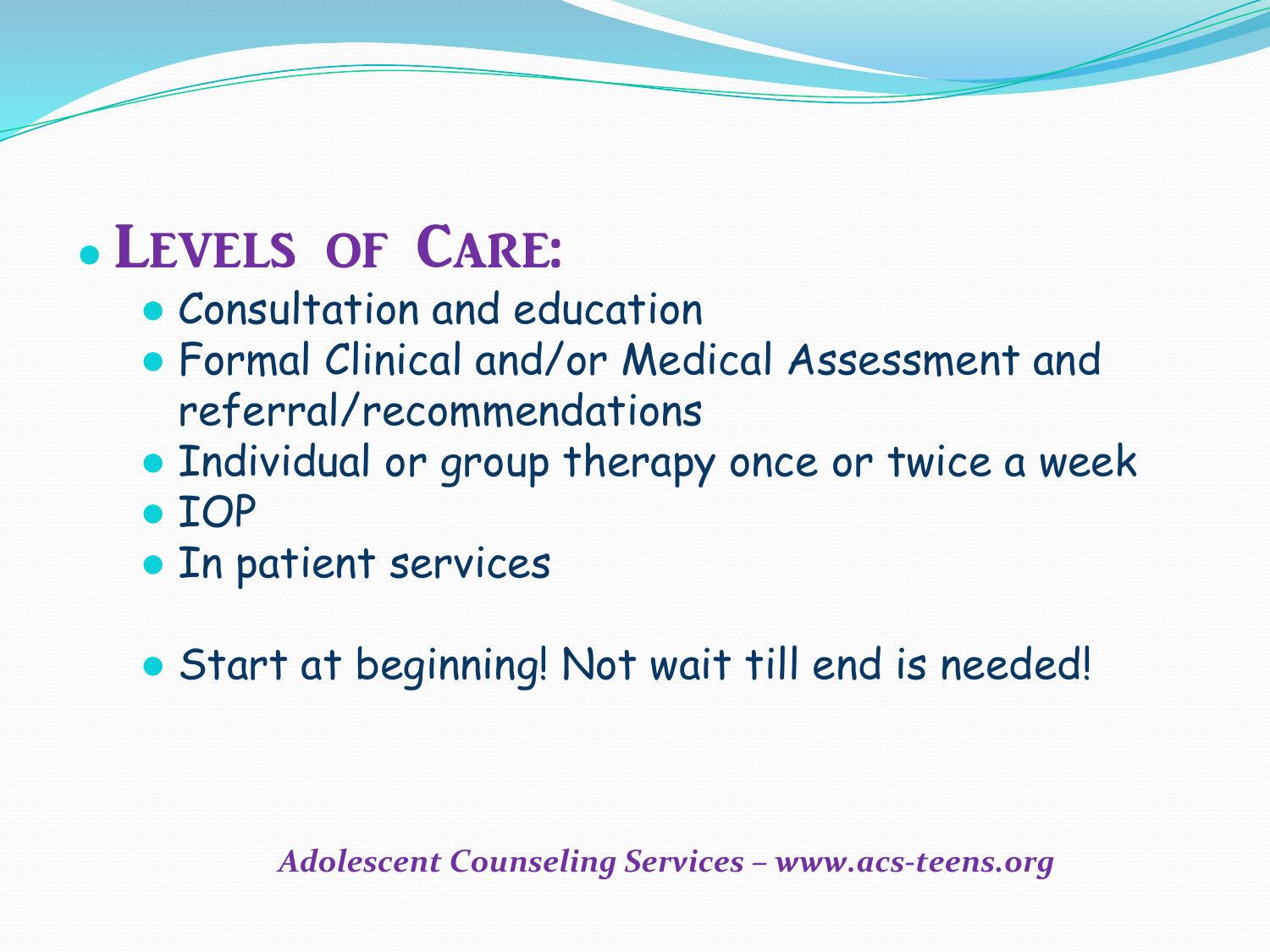## FACTORS TO CONSIDER

- Degree of risk for self-harm or suicidal ideation
- Level of support within family and/or community
- Previous high risk behaviors
- Previous diagnosis and/or treatment
- **Trauma history**
- Current stressors (including minority stress)
- Co-ocuring diagnosis (ex. Substance use?)
- High risk factors (gender, LGBTQ+, current stressors)
- Length of time with current struggles
- Impact of symptoms on life
- Previous levels of functioning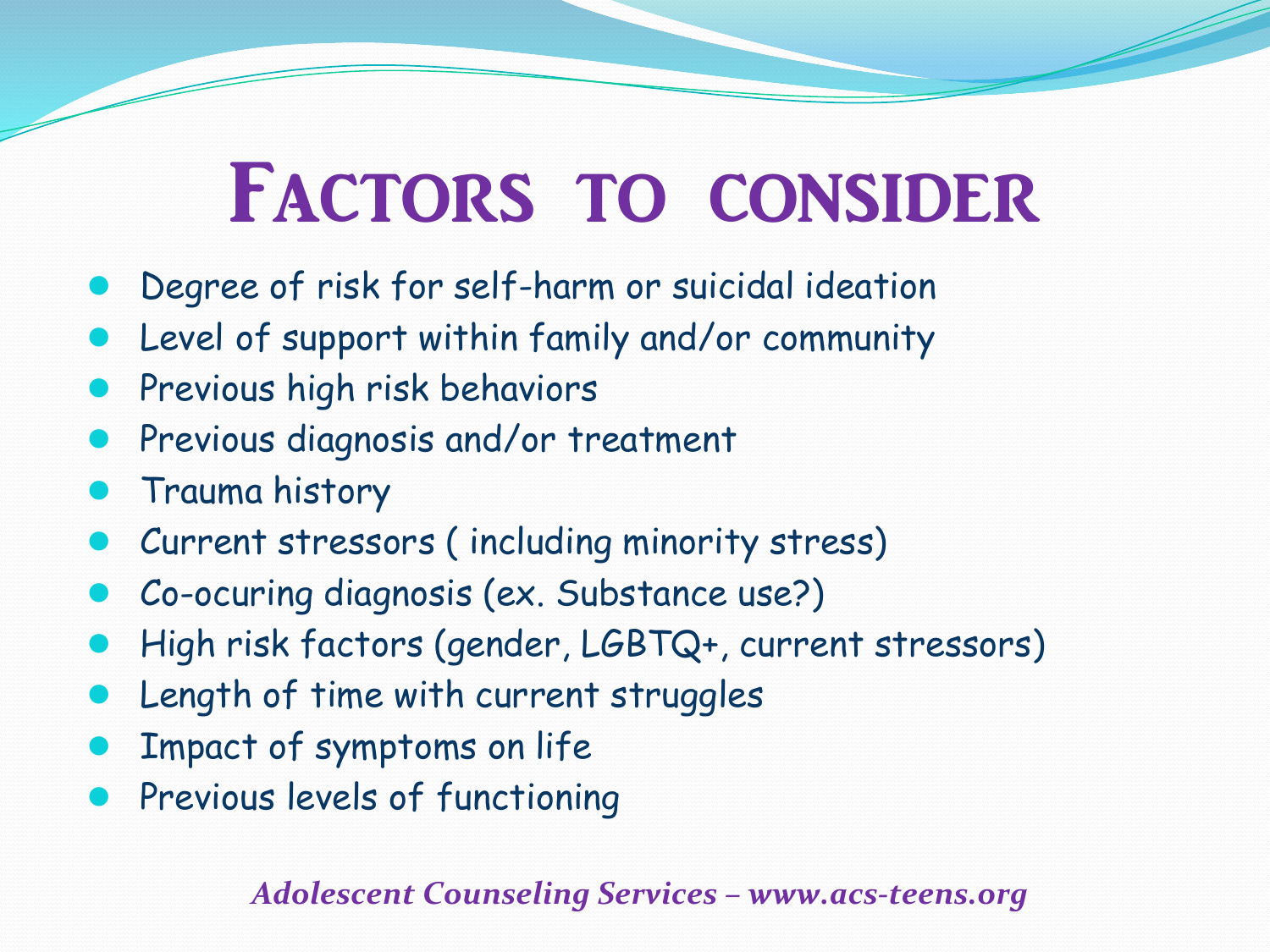Highest level of functioning – Solid Family and community support, minimal trauma History -> Individual Therapy on a weekly basis

History of Trauma and/or lack of family support but no history of substance use or serious mental health challenges - > More intensive individual and family therapy

History of Trauma and/or Family support challenges and/or substance abuse…. - > IOP should be considered

History of the above PLUS history of suicide attempt or high risk behavior -> IOP or possible in patient care

History of inpatient treatment or IOP - > In patient care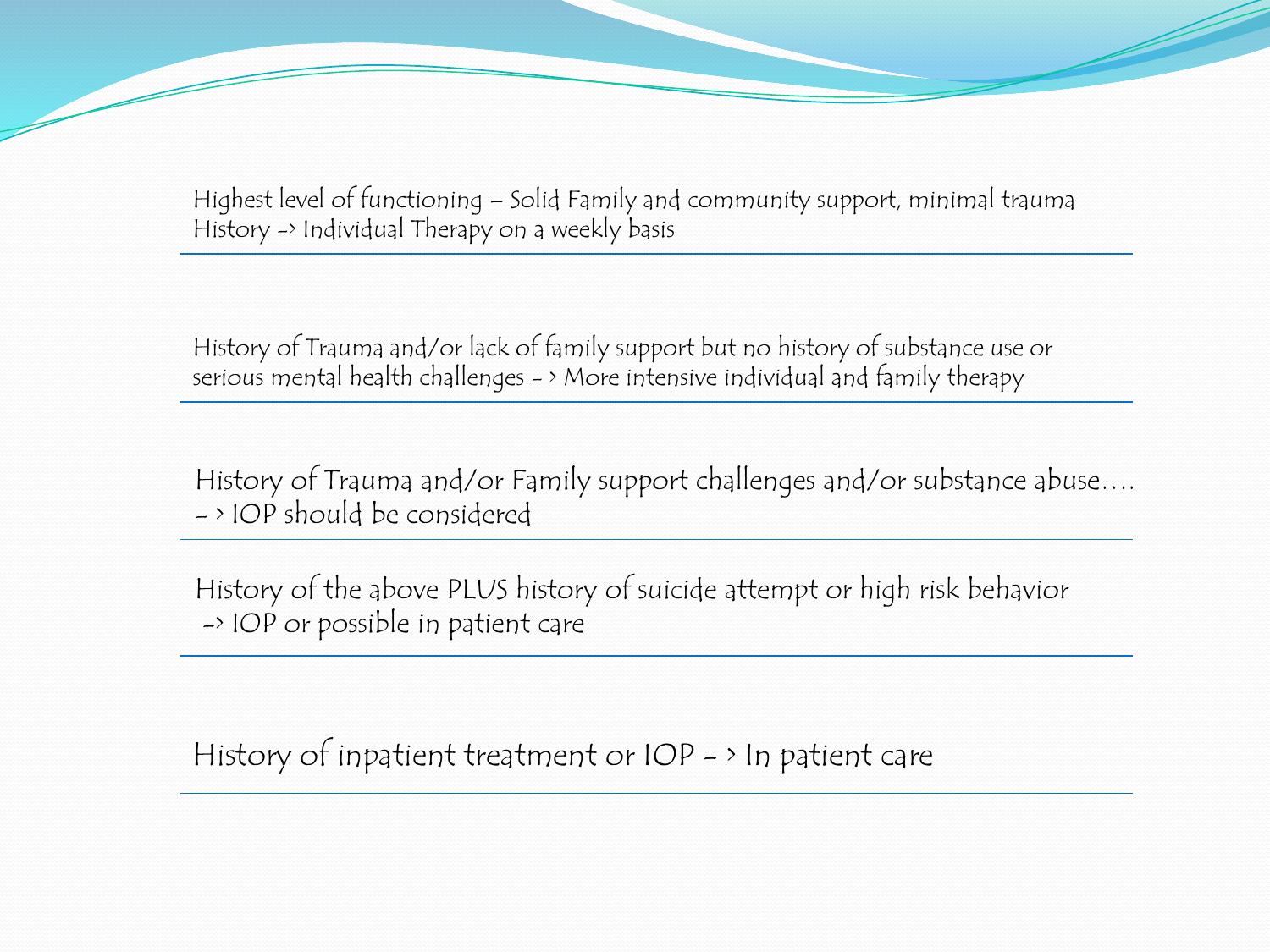# THE PROCESS

- Initial identification of struggle
- Connection with professional who is leading?
- Development of treatment team
- Coordination of care
- Release of information
- Transitional Care Plan
- Family Support and education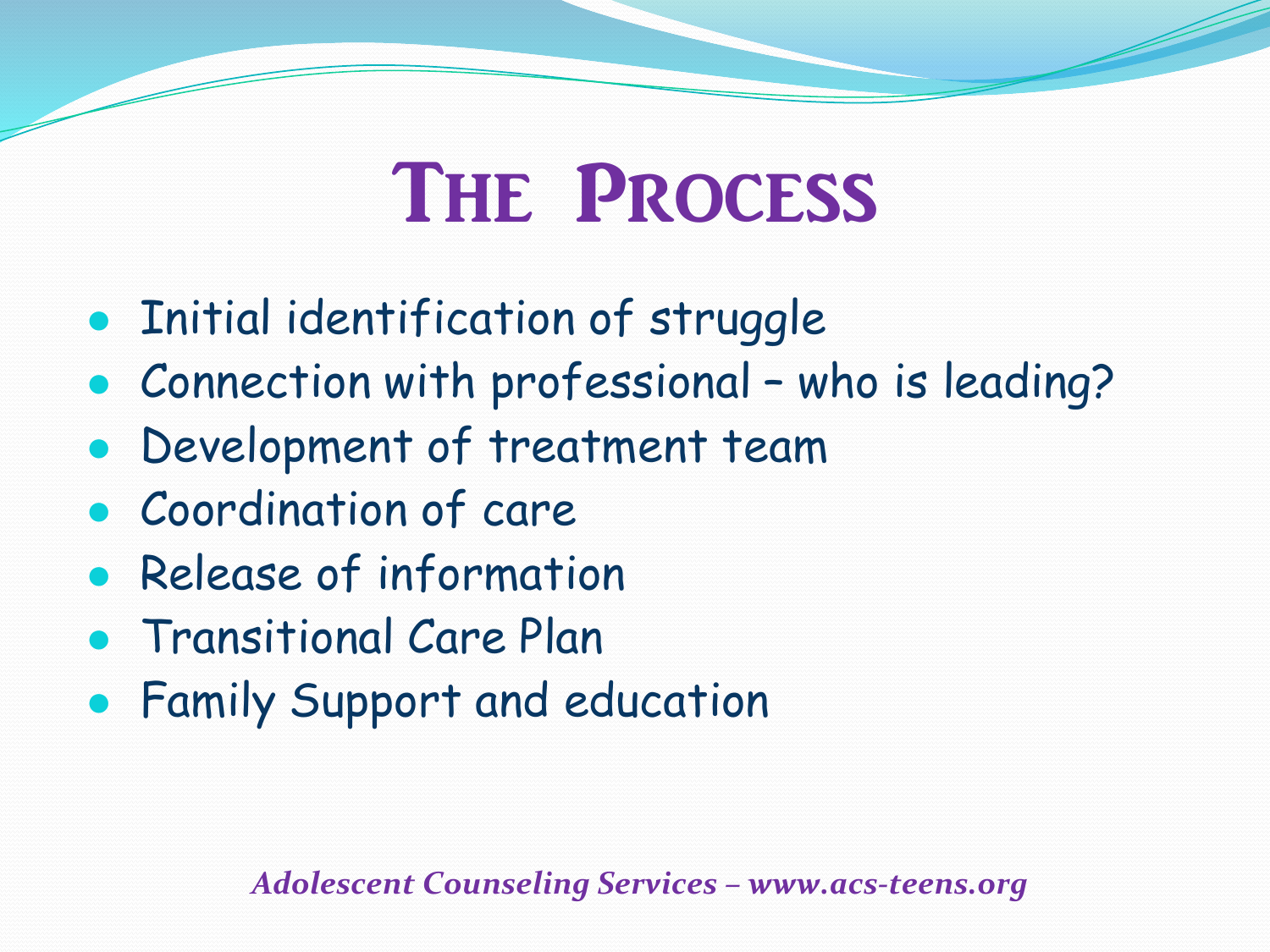# Critical Strategies

- Early Intervention!
- Family and Community Support
- Youth Centered support
- **Caring contiguous relationship!**
- **Education**
- Team Coordination including schools, MD's, etc.
- No stigma!
- Love